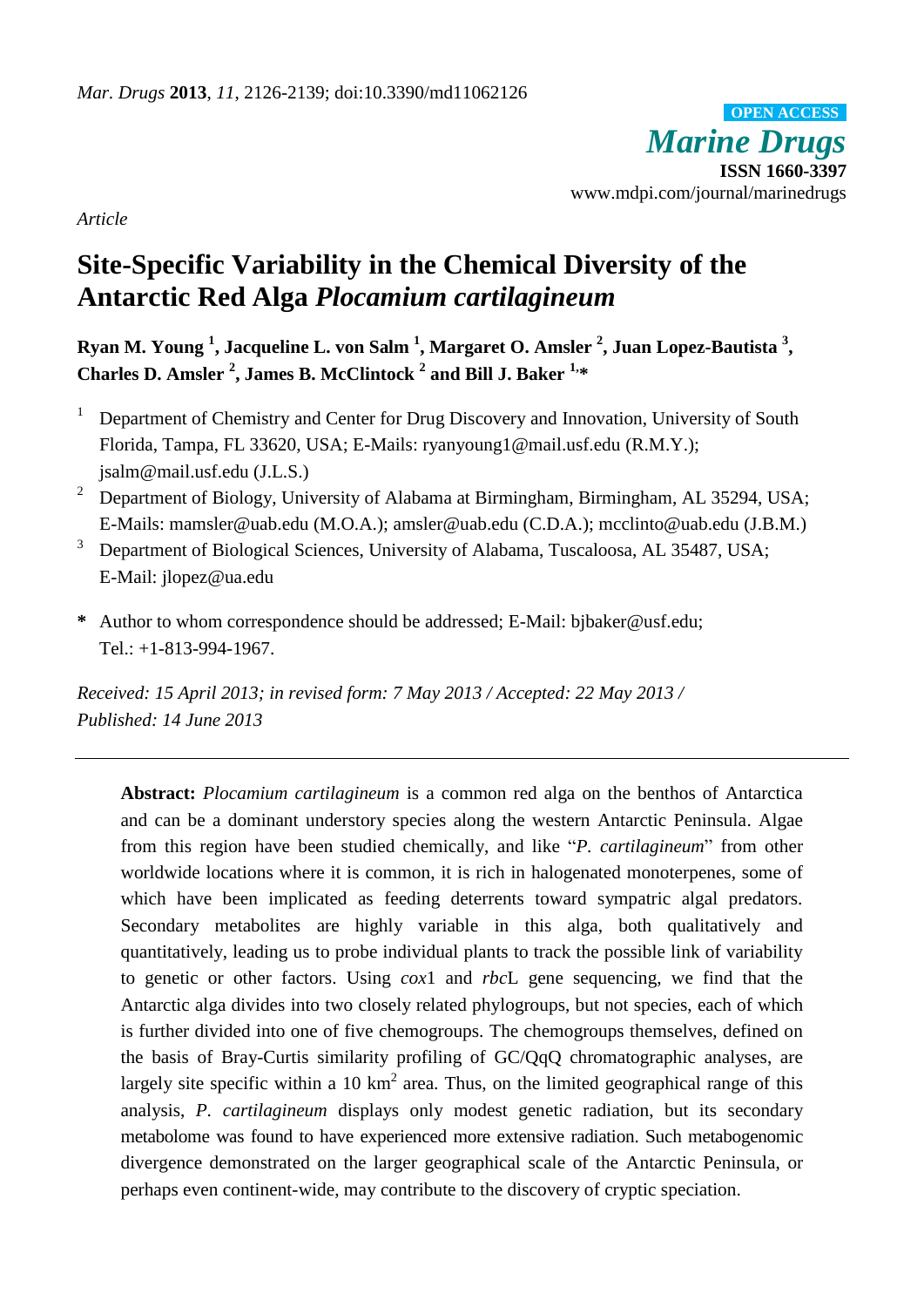**Keywords:** red algae; secondary metabolite variability; Antarctica; metabogenomic analysis

#### **1. Introduction**

The rhodophyte *Plocamium cartilagineum* is widely reported in the world's oceans, including the cold waters of the Arctic and Antarctic, temperate waters of Europe, Asia, Africa and the Americas, and tropical waters of the Pacific, Atlantic and Indian Oceans [1]. Systematists are of the opinion that multiple cryptic species are represented among these reports, and molecular techniques are being brought to bear on the problem [2]. Independent chemical analyses done in parallel with the distribution studies have identified well over 50 unique secondary metabolites [3]. More than 95% of metabolites reported from *P. cartilagineum* are polyhalogenated monoterpenes, and many of them bear pharmacological properties, such as cytotoxicity or antibiotic activity [4].

In Antarctica, *Plocamium cartilagineum* has a circumpolar distribution [5,6], although there is a great deal of genetic diversity within the taxon*.* The systematics and taxonomy of "*P. cartilagineum*" is in flux in Antarctica, as elsewhere [2]. Early workers [5,7–9] reported it as *P. coccineum*, which is now considered a synonym of *P. cartilagineum* [1]. The Subantarctic species *P. hookeri* and *P. secundatum* have also been reported from some locations along the western Antarctic Peninsula (WAP) [8]. Subsequently, it is believed that these morphological variants intergrade to the point that at present, all should be considered within *P. cartilagineum*, but their distinctiveness illustrates that there is notable morphological variability within Antarctic *P. cartilagineum* [10].

In recent field seasons at Palmer Station (64°46.5′S; 64°03.3′W), on the WAP, we have collected *P. cartilagineum* from shallow water habitats, where it can be locally dominant. Bulk collections of algae, comprising mixed populations from numerous collecting sites, produced extracts that were used in assays to ascertain levels of deterrence toward potential predators [11]. Field studies have identified halogenated monoterpenes with feeding deterrent effects toward the sympatric amphipod *Gondogeneia antarctica*, though lack of sufficient material hindered screening of the compounds against potential fish predators [12]. *P. cartilagineum* serves as host to several amphipod species, where they gain protection from fish predation, due to the physical structure of the algal thallus and feeding deterrent effects from metabolites found in its extracts [13]. Most of these amphipod species are similarly deterred by the extracts from consuming the alga [14], but in a mutualistic relationship, they graze endo- and epi-phytic algae from the surface of *P. cartilagineum*, inhibiting overgrowth that might otherwise limit the photosynthetic potential of the alga [15].

Collection-to-collection variability observed in the suite of secondary metabolites from WAP *P. cartilagineum* complicated tissue- and extract-based assays used in evaluating the extent to which these compounds protected the alga from predation, prompting us to profile individual plants. We report here a detailed metabogenomic analysis of site specificity and distribution of halogenated monoterpenes in two phylogroups of *P. cartilagineum* from the western Antarctic Peninsula.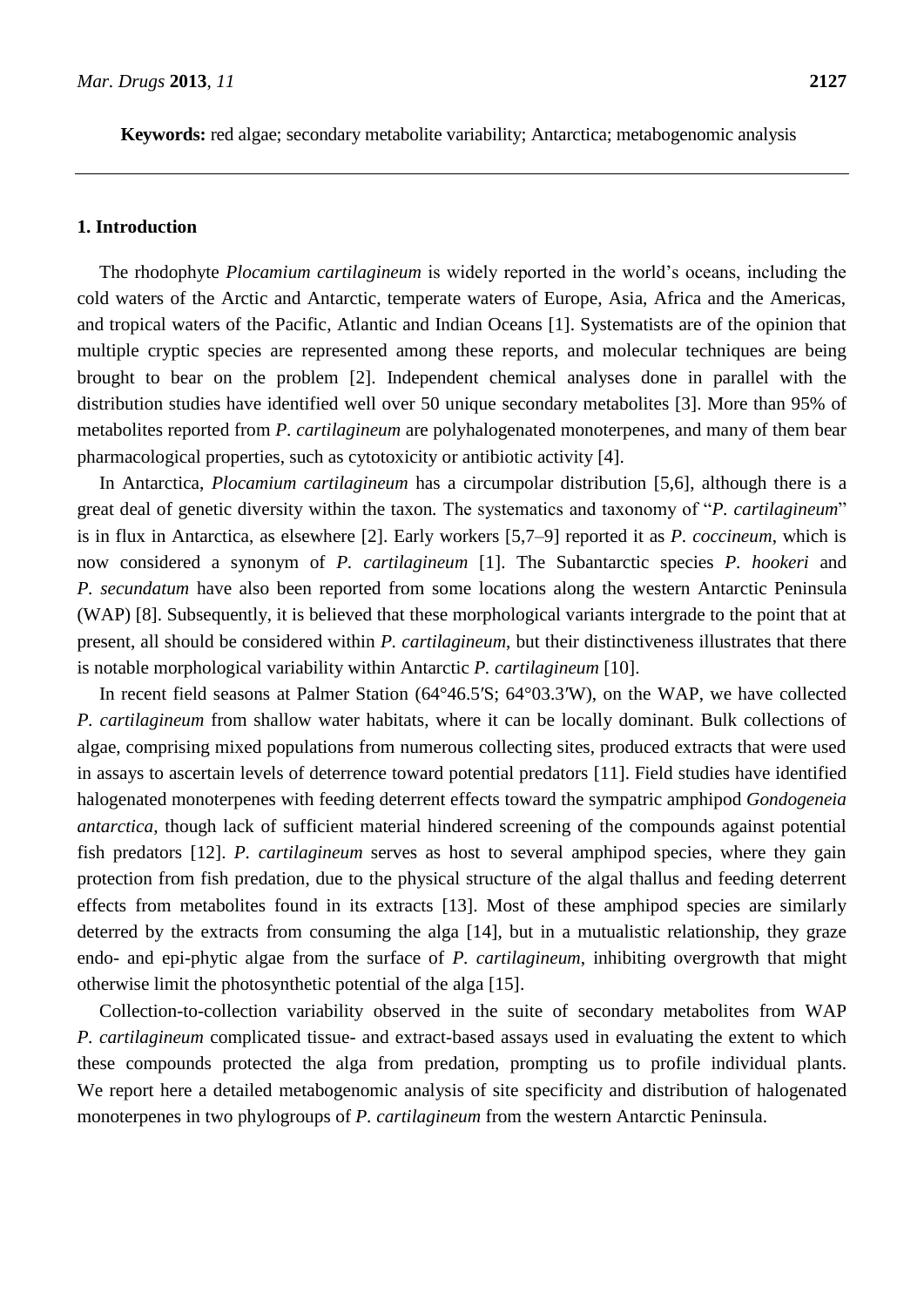#### **2. Results and Discussion**

Collections of *Plocamium cartilagineum* that combine plant material collected from multiple sites within the small boating range around Palmer Station, Antarctica, display a breadth of secondary metabolites (e.g., Figure 1) rivaling even the 50 known halogenated monoterpenes in the published literature [3]. We have characterized a number of compounds (Figure 2) from these bulk collected samples over several years of field work at Palmer Station, though we noted the absence of some metabolites in some bulk collections and variability in others. To evaluate factors influencing such variability, we analyzed 21 individual algal samples collected in February 2012 from seven discrete collecting sites (Figure 3) within accessible dive sites near Palmer Station. We first analyzed the algal samples by GC/MS, which demonstrated distinct secondary metabolite profiles among the 21 individuals. To quantify and further understand the variability, we then conducted cluster analysis of the GC/MS data and genetic analysis of the algae using plastid *rbc*L and mitochondrial *cox*1 genes.

Figure 1. Electron impact (EIMS) total ion chromatogram (TIC) from a 35 min temperature gradient (60 °C to 300 °C) of a *Plocamium cartilagineum* lipophilic extract (3:1 dichloromethane/methanol). More than 50 resolved peaks are evident, most of which display halogen isotopic distribution patterns indicative of the polyhalogenated monoterpenes that *P. cartilagineum* is known to produce [3].



**Figure 2.** Representative western Antarctic Peninsula (WAP) *Plocamium cartilagineum* compounds [12,16], including the amphipod feeding deterrents [12] anverene (**1**) and *epi*-plocamene D (**2**). For comparison, anverene, under the same chromatographic conditions used for Figure 1, (**3**) elutes at about 19 min.

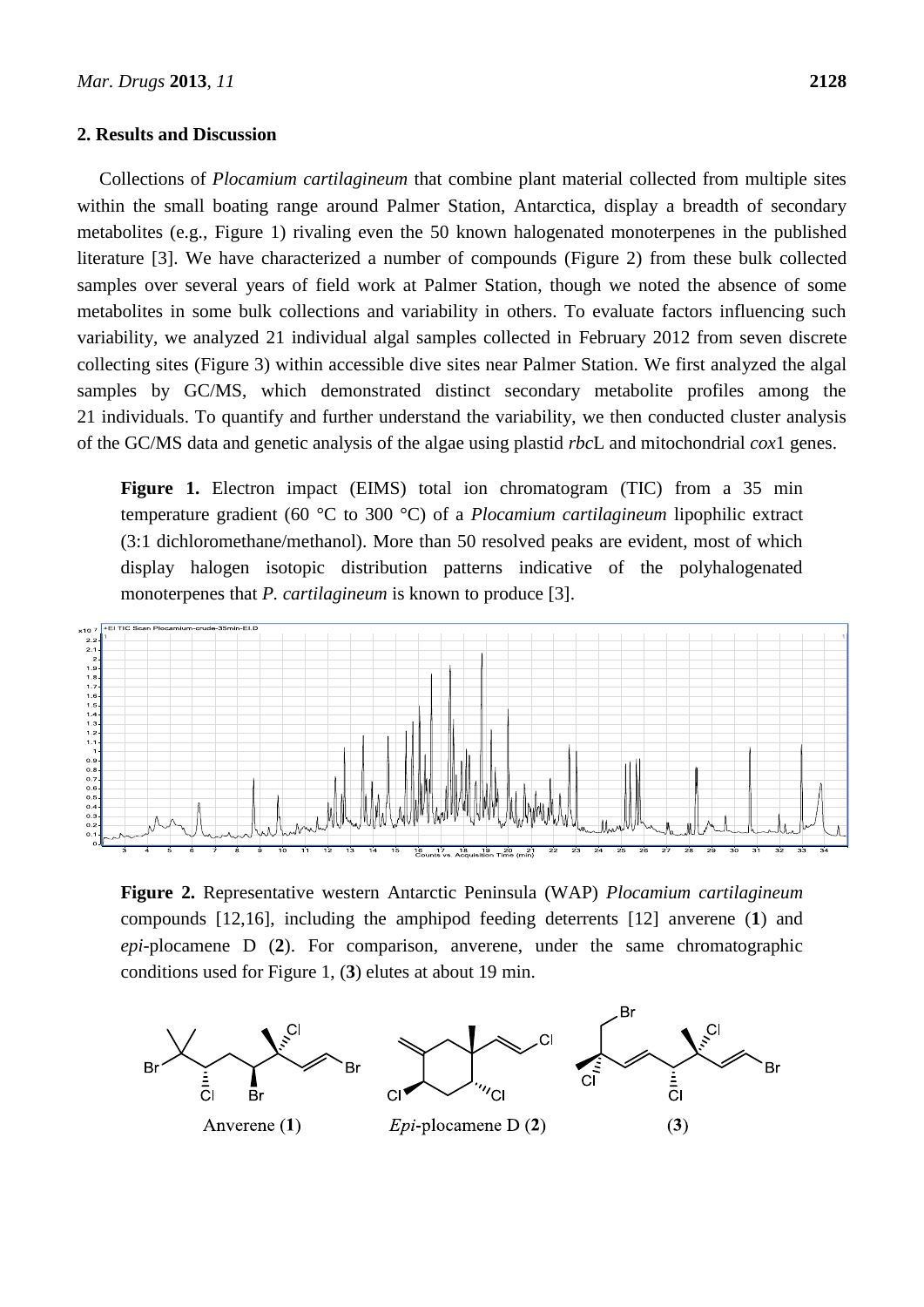**Figure 3.** Collecting sites within the small boating range of Palmer Station, Antarctica (designated with an asterisk). (1) Hermit Island, algae collected at 19 m; (2) Norsel Point wall, 10 m; (3) Norsel Point cove, 6 m; (4) Old Palmer Station, 4 m; (5) Bahia Paraiso shipwreck, 17 m; (6) Hero Inlet, 6 m; (7) Litchfield Island, 12 m. The silhouette and arrow in the upper right indicate the location of Anvers Island along the Antarctic continent.



#### *2.1. Chemical Analysis*

Analysis of individual plants by GC/QqQ negative chemical ionization (NCI) mass spectrometry, a technique especially well-suited to halogenated compounds [17], showed that chemodiversity varied significantly among some plants, but not others, leading us to assign secondary metabolite expression profiles as chemogroups. Figure 4, for example, illustrates chromatograms obtained from lipophilic  $(3:1 \text{ CH}_2\text{Cl}_2/\text{CH}_3\text{OH})$  extracts of the three members of chemogroup 4, each individual of which (designated A, B and C in Figure 4) was collected near the wreck of the *Bahia Paraiso* (site 5, Figure 3). Six prominent features are visible in each chromatogram: (1) 12.0 min, 317/319/321 (~1:2:1) amu; (2) 18.6 min, 407/409/411/413 (~1:4:5:3) amu; (3) 21.4 min, 466/468/470/472/474 (~1:2:3:2:1) amu; (4) 23.0 min, 473/475/477/479/481/483 (~1:3:8:11:8:3) amu; (5) 23.3 min, 475/477/479/481/483  $(-1:4:6:4:2)$  amu; and (6) 25.5 min, 465/467/469/471/473 ( $-2:6:9:7:3$ ) amu. These masses and mass distributions, taken with the retention time and peak shape, are characteristic of the polyhalogenated monoterpene class of metabolites well known from this species [3]. Such characteristics distinguish these chromatographic features from the only known exception to *P. cartilagineum* monoterpene chemistry, which is a report of a series of four degraded sesquiterpene carboxylic acids [18].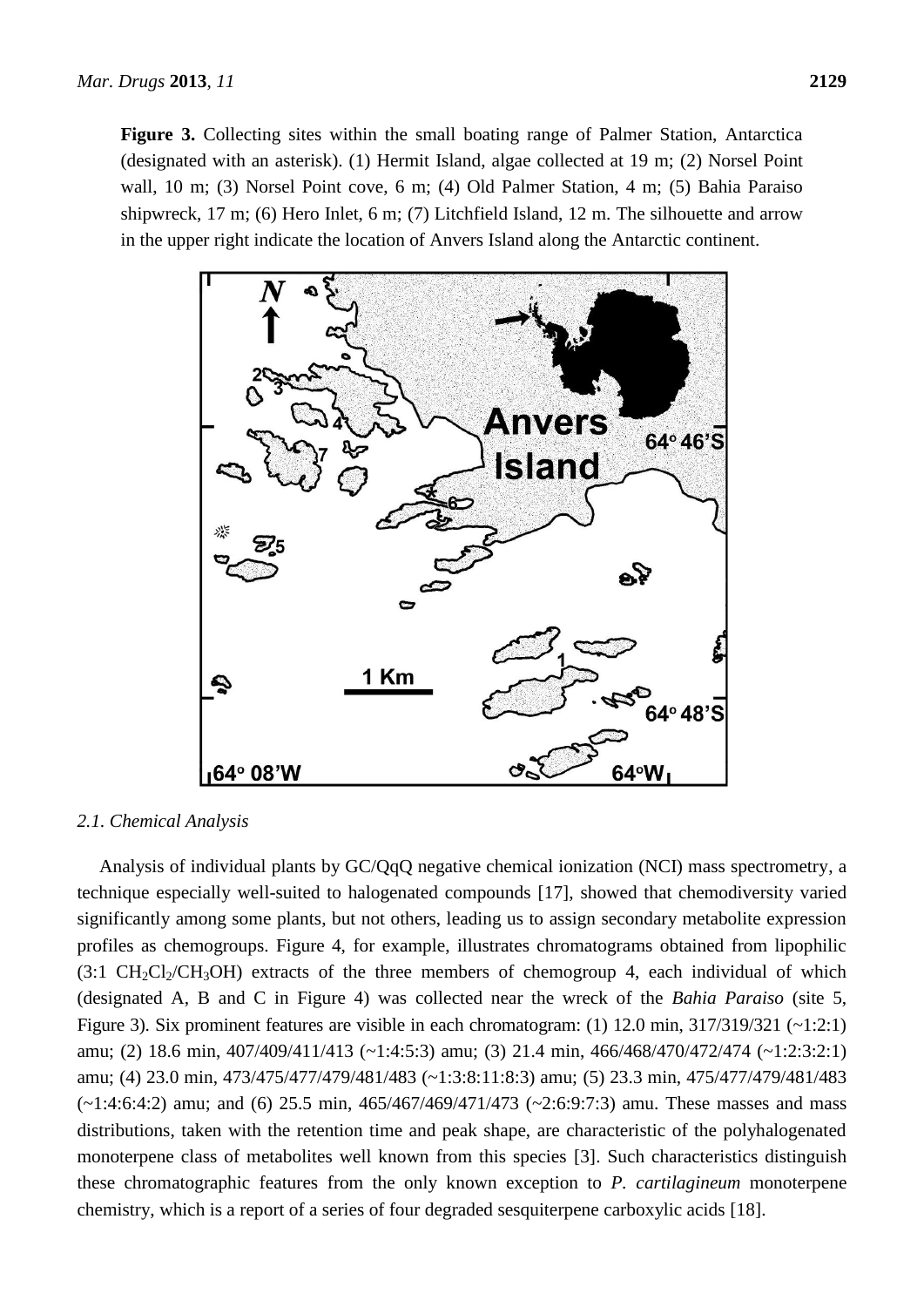Relative intensities of the chromatographic features observed in Figure 4, as well as minor features present in the chromatograms, track consistently among the three plants, identifying the individual plants as expressing the same secondary metabolome. Figure 5 compares one member from all five chemogroups. Notice that only one, chemogroup 2, shares more than one major feature with chemogroup 4's major features (18.6, 21.4 and 25.4 min), although the relative intensities differ between shared features of chemogroup 2 and 4. In addition, two, chemogroups 1 and 5, share no major features with chemogroup 4. Figure 5 then displays the secondary metabolome that characterize chemogroups identified in this study. Further identification of metabolites is not possible at this time, due to a lack of standards for comparison. However, isotopic distribution patterns like those described for chemogroup 4 clearly identify the metabolites in this study as polyhalogenated secondary metabolites.

**Figure 4.** Negative chemical ionization (NCIMS) GC/MS chromatographic profile of three members of chemogroup 4 highlighting distinctive features (retention time, characteristic isotope distribution pattern of largest mass ion).

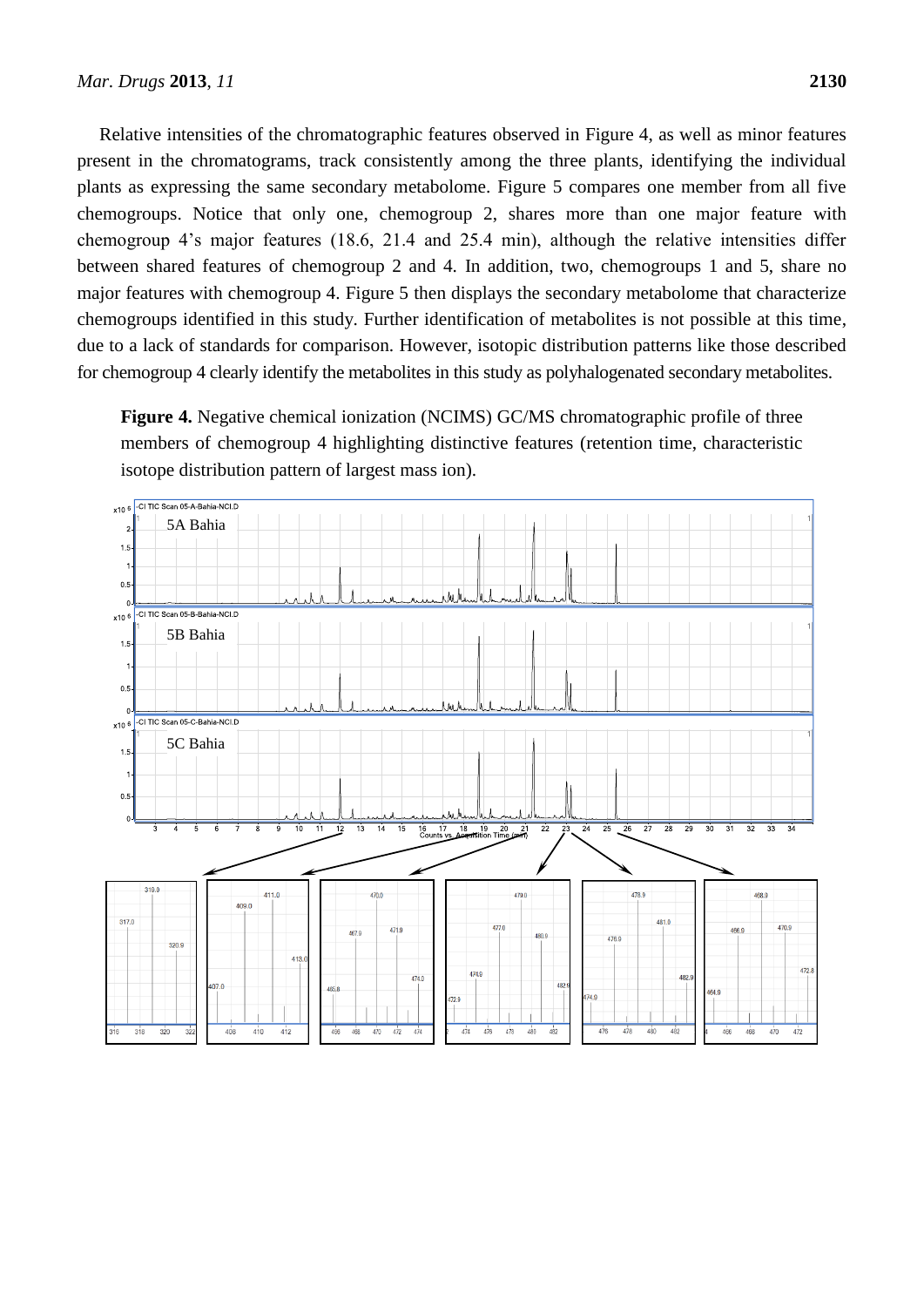

**Figure 5.** Negative chemical ionization (NCIMS) chromatographic profiles of secondary metabolome from five chemogroups of Palmer-area *Plocamium cartilagineum*.

## *2.2. Genetic Analysis*

Although there was morphological variation within our 21 individual algal specimens, there were no clear morphological groupings. However, based on the known cryptic diversity within *P. cartilagineum*, we chose to sequence the *rbc*L and *cox*1 genes to examine genetic diversity within our collection [2]. The *cox*1 genes from our algal samples diverged into two clades (Figure 6), designated phylogroups A and B, with nine and eleven members, respectively. The *rbc*L analysis (Figure 7) found the same members in phylogroup B, with the exception of one alga, designated Hero Inlet sample A (6A), which clustered with phylogroup A. The *rbc*L gene of phylogroup A was distinct from that of phylogroup B, although five of the eight members claded independently (Figure 7). The divergence between genotypes is 2.1% or less for *cox*1 (Figure S1) and 1.1% or less for *rbc*L (Figure S2). Based on these small sequence differences, the specimens represented in the dataset strongly reflect conspecificity. These values are in agreement with previous reports on percent differences among individuals of the same species for red algae using *cox*1 and *rbc*L [19–21]. However, the observed divergence could represent an early stage of cryptic speciation.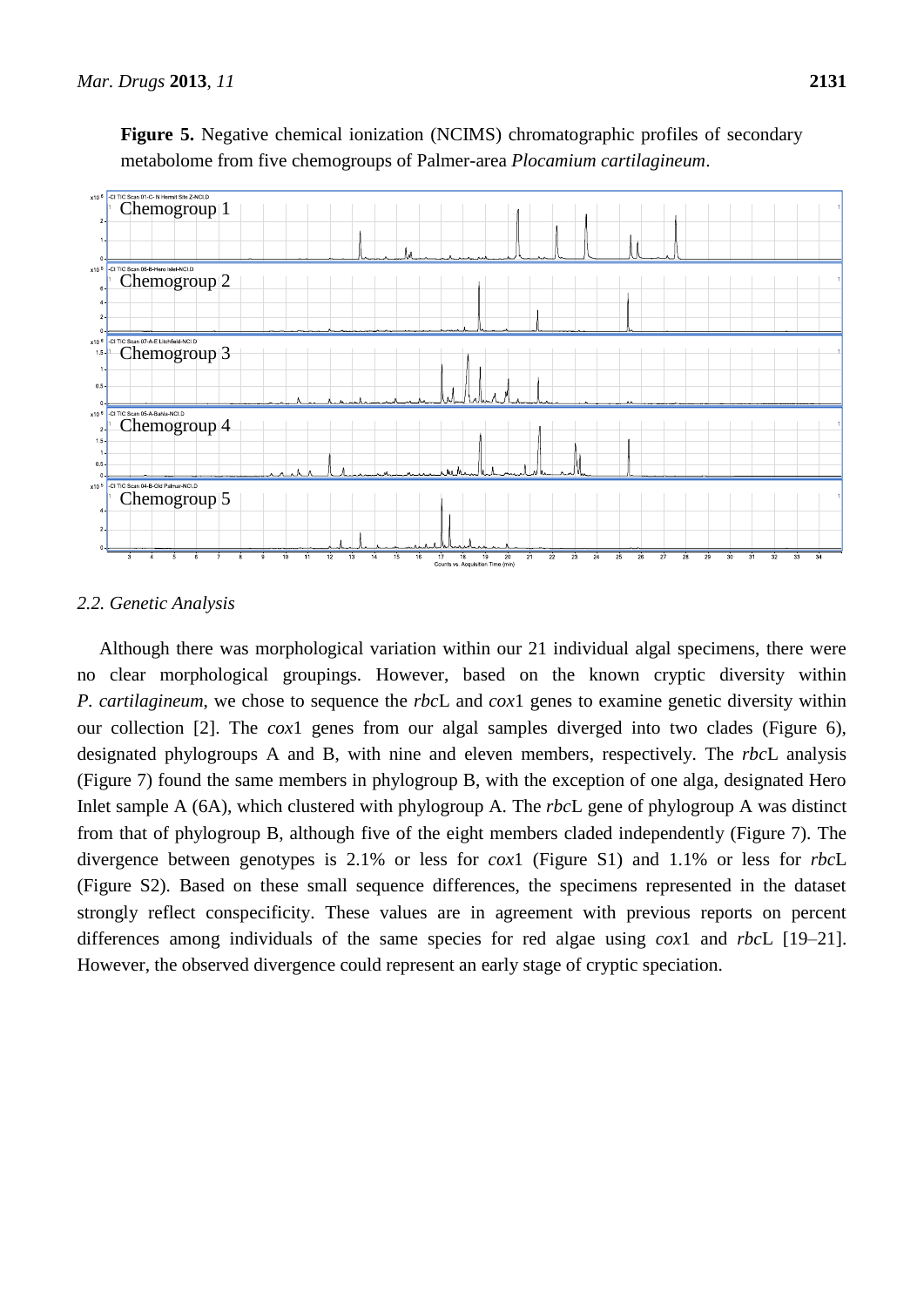**Figure 6.** *cox*1 mitochondrial lineage of Palmer-area *Plocamium cartilagineum* individuals identified by site and collection sequence (1A…7C). Included for comparison is a King George Island, Antarctica, sequence (GB 24198) from GenBank.



**Figure 7.** *rbc*L lineage of Palmer-area *Plocamium cartilagineum* individuals identified by site and collection sequence (1A…7C). Included for comparison is a King George Island, Antarctica, sequence (NCBI 951528) from GenBank.

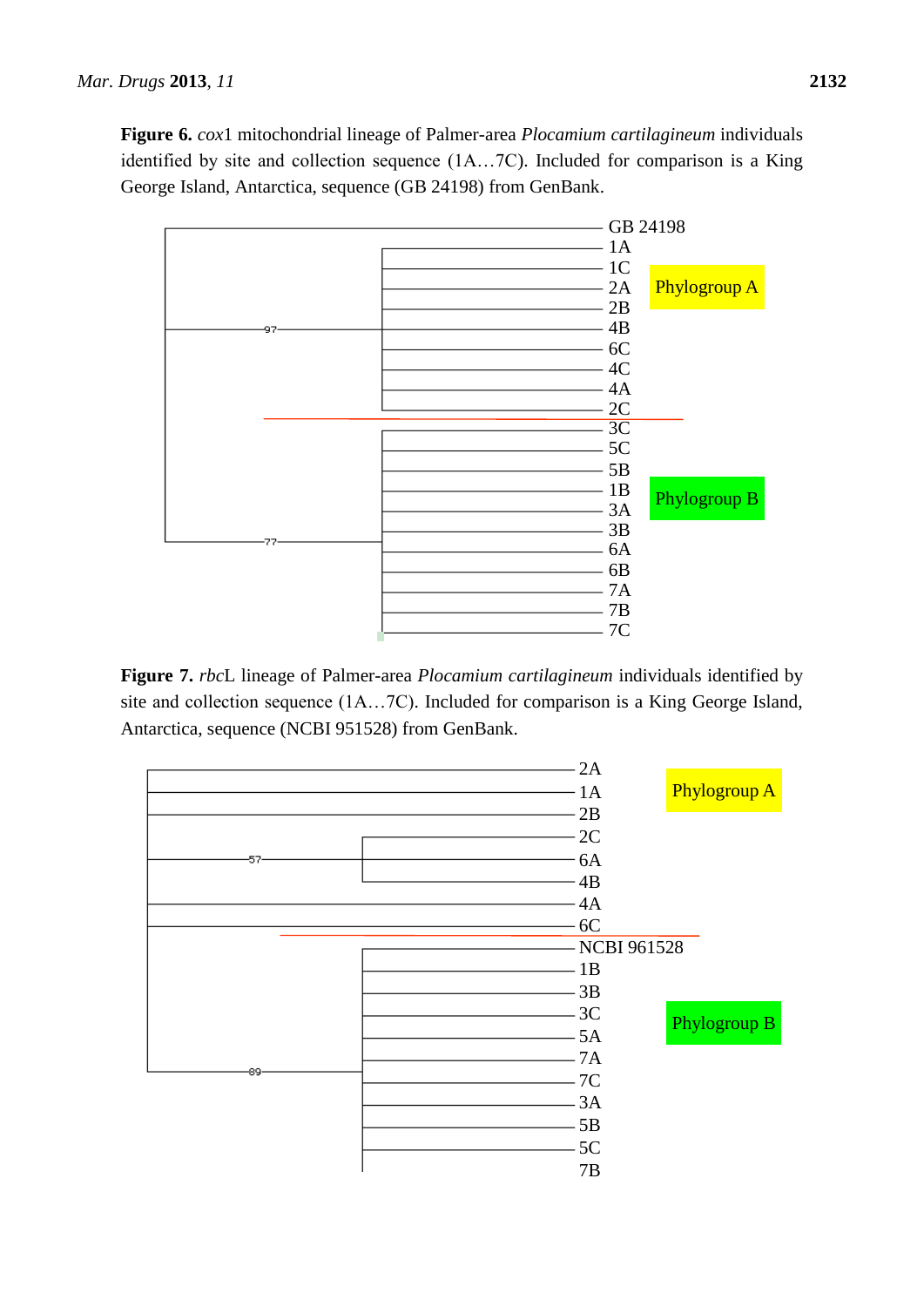#### *2.3. Metabogenetic Characterization of* Plocamium cartilagineum

To quantify the chemogroups that were evident from visual inspection (see 2.1. Chemical Analysis, above), GC/MS data was analyzed statistically. The same five chemogroups distinguish themselves from one another at approximately 50% Bray-Curtis similarity (Figure 8). Chemogroup 1 (red bar) differs most from other chemogroups, displaying approximately 10% Bray-Curtis similarity to both its sister chemogroup in phylogroup A and to phylogroup B. Chemogroup 5 (orange bar) is equally distant from its sister chemogroup in phylogroup A, chemogroup 1, as it is to phylogroup B, with approximately 30% similarity to both clusters. Phylogroup B, on the other hand, forms a distinct clade of three chemogroups, approximately 40% similar to one another. Chemogroups 2 (purple bar) and 4 (blue bar) diverge at the 40% similarity delineation, but separate from chemogroup 3 (green bar) at 30% similarity. Increasing Bray-Curtis similarity above 50% results in further diversification of chemogroups that is unsupportable by other measures of similarity. Such specificity of metabolites to phylogroups defines their metabogenomic relatedness.

**Figure 8.** Bray-Curtis similarity dendrogram showing the relationship of the metabolomic profiles between algal collection sites (labeled by site number  $(1-7)$ ) and sample replicate (A–C)). Algae clustering with greater than 50% similarity (dotted line) were assigned as chemogroups 1–5 (CG 1–5). Chemogroups further separated into the two phylogroups A and B.



*2.4. Site Specificity among* Plocamium cartilagineum *Metabogenetic Groups*

Algal collection sites were within 3 km of Palmer Station, an area encompassing approximately 10 km 2 (see Figure 3 for numbered sites). Within a collecting site, three individual algal specimens, labeled A–C, were collected at the same depth and within 5 m (most within 2 m) of one another laterally. With the exception of one Hermit Island alga (1B) and one Hero Inlet alga (6C), algal collection sites were phylo- and chemo-group specific. Individual plants from Old Palmer (4A–C), Bahia (5A–C) and Litchfield (7A–C) were tightly clustered within a chemogroup (CG 5, 4 and 3, respectively), with Bray-Curtis similarity >70% at each site. Individual algae from Norsel Point wall (2A–C) and Norsel Point Cove (3A–C), which lie approximately 125 m from one another, interestingly clustered with their site cohort, but the two cohorts differed in both phylogroup (A *vs.* B, respectively) and chemogroup (1 *vs.* 3, respectively).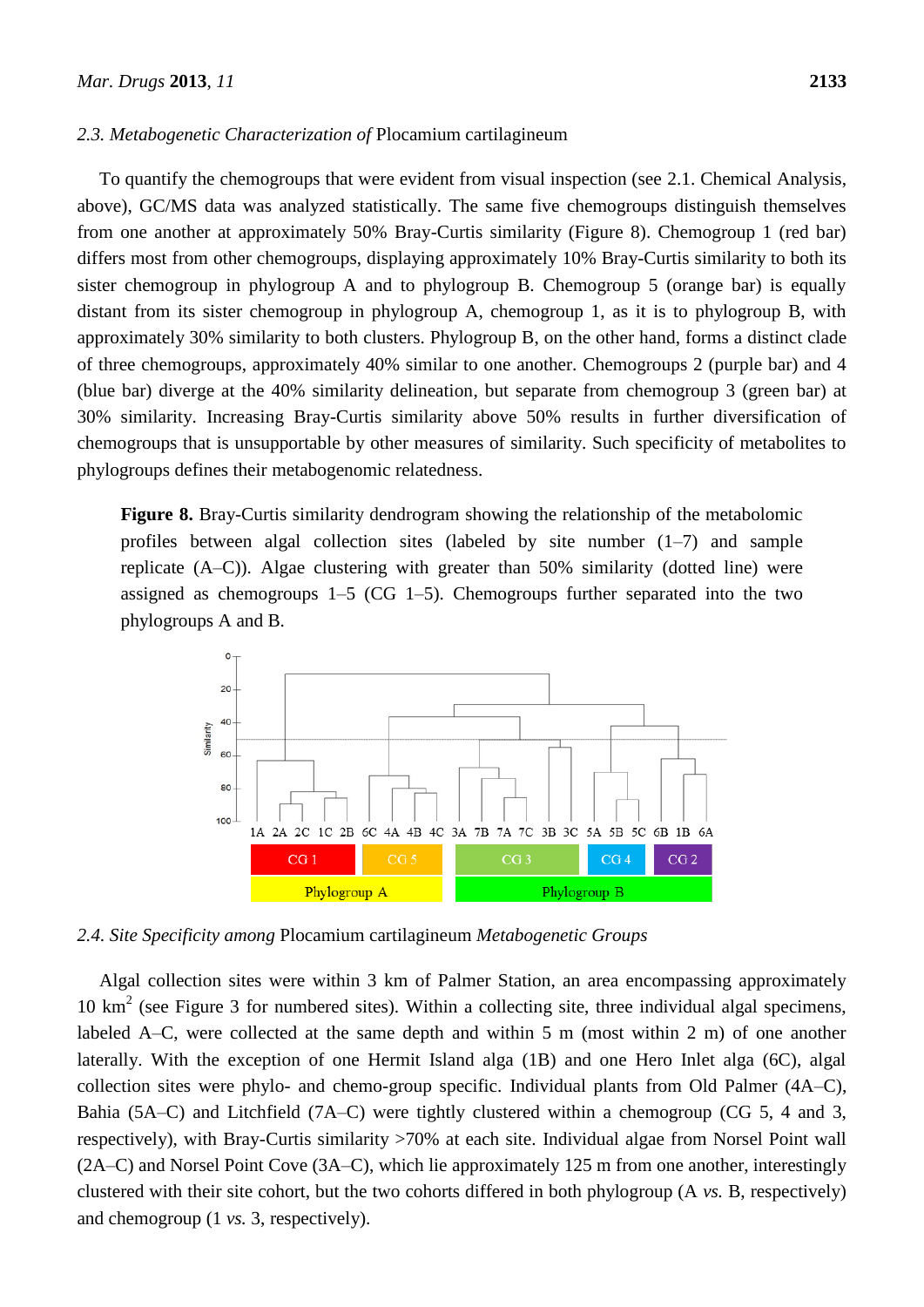Such site specificity is surprising. Similar studies of the red alga *Portieria hornemannii*, encompassing only a slightly larger geographical range, found no reproducible site specificity among secondary metabolites [22,23]. However, another study of *P. hornemannii* found that light availability, which could potentially vary from site-to-site, might influence the quantitation of a halogenated monoterpene [24]. The effects of varying light and temperature on the production of three (of many) halogenated monoterpenes produced by Chilean *P. cartilagineum* have been studied [25], and it was reported that temperature tended to have the greater effect. However, this was only statistically significant for one compound, whose production also varied with light level at one temperature. Light (PAR; photosynthetically active radiation) is generally considered the most important environmental variable for Antarctic macroalgae, particularly since inorganic nutrient levels are rarely, if ever, growth limiting and annual temperature variations are small [7,26]. PAR, along with ultraviolet radiation and wave surge, vary with depth. Our collections were made at a single depth per site, with depths ranging from 4 to 19 m (Figure 3), so it is possible that some of the site to site variation could actually reflect an influence of depth. Within phylogroup A, chemogroup 1 individuals were collected at either 10 or 19 m, while chemogroup 5 individuals came from 4 or 6 m. However, no such pattern is apparent in phylogroup B, and even with phylogroup A, the limited sample size and obvious additional correlation with the collection site precludes definitive conclusions.

Another factor that may vary across both depth and site is predation pressure. By far the most abundant grazers in the community are amphipods [27–29]. As part of a current project, we have collected amphipods associated with *P. cartilagineum* at multiple sites and depths in this study area. Although counts of individuals have not been made, the fauna is qualitatively similar across all collections (same general group of species). However, there do appear to be quantitative differences across sites in the numbers of at least some specific amphipod species (M. Amsler personal observation). The possibility that these differences are either causes or consequences of the chemical diversity remains to be explored.

Light and wave energy also vary with exposure, with more exposed sites generally having clearer, open ocean water more frequently. Greater distance from glaciers (and their silty melt water) also generally corresponds with clearer waters. However, no consistent patterns emerge when considering these factors, for example, algae from the most exposed site, Norsel Point wall (site 2) group with two individuals from a moderately protected site at Hermit Island (site 1). The Hermit site has less glacial input, so clearer waters than some of the other protected sites, but not the other Hermit individual (1B) groups with two individuals from Hero Inlet, which is by far the most protected site with the most glacial influence and most turbid water. The other Hero Inlet individual (6C), groups with individuals from Old Palmer, which is probably the second most protected and second most glacial-influenced site, although in both cases, much less so than Hero Inlet.

The only chemogroup that was restricted to a single site was chemogroup 5 at the *Bahia Paraiso* shipwreck (Figure 3). This site should be considered disturbed. The ship sank in 1989 and, while eventually de-fueled, a small amount of fuel continues to leak from the ship, imparting water-borne pollutants. The algae were collected less than 10 m from the ship hull, so trace inputs of metals or materials from paint, *etc.*, could also be present. However, the macroalgal and associated grazer community is not qualitatively different at that collection site from many other sites in the study area. Outside of the possibility that the trace pollutants could impact some specific grazer species more than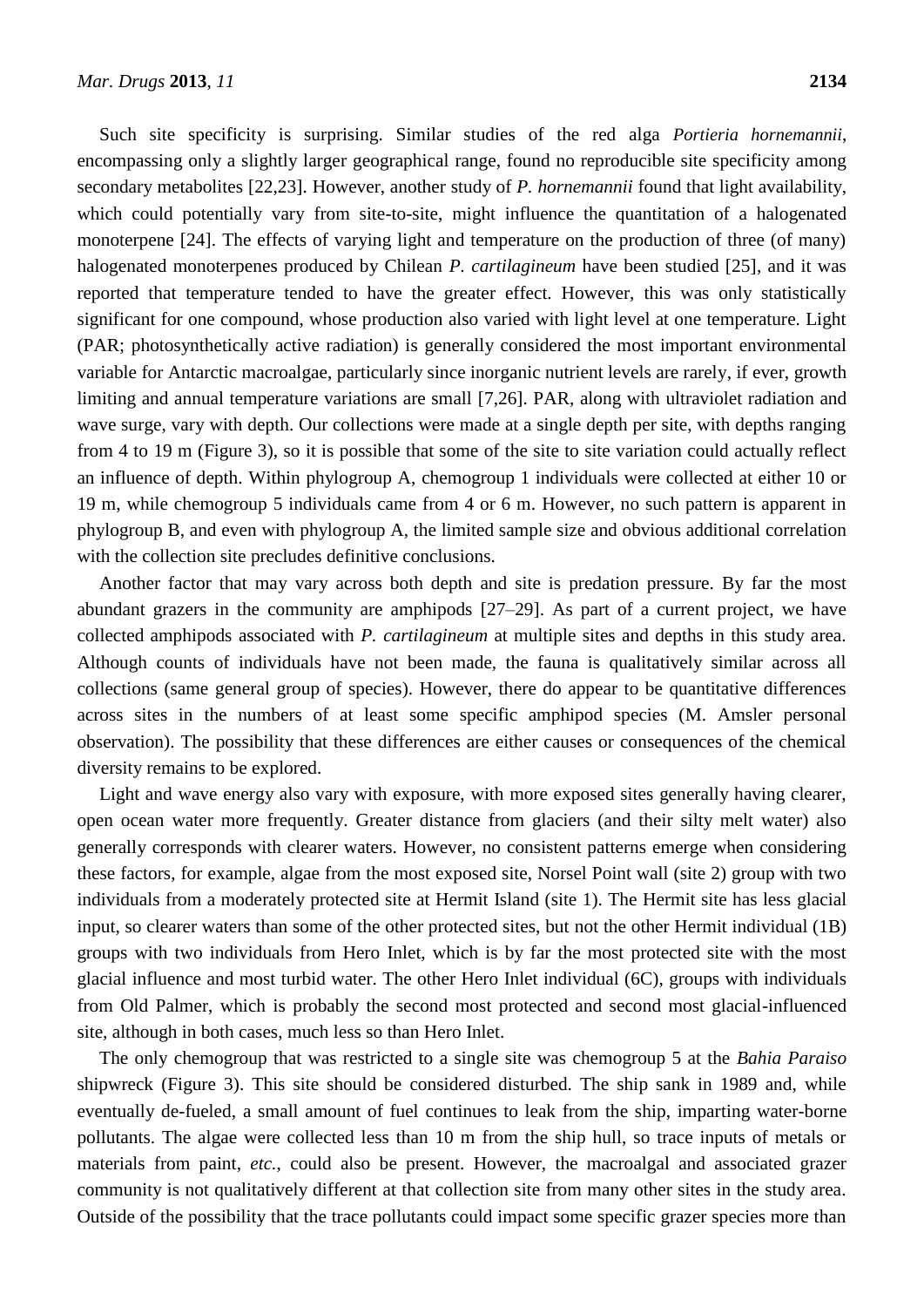others, it is not obvious why the trace pollutants themselves would induce production of a specific chemogroup or select for the survival of individuals constitutively producing a particular chemogroup.

We are aware of two reports of secondary metabolite variations in red algae that are related to life history stage [22,30], including one [22] where different chemogroups correlated with different life history stages. Only a minority of *P. cartilagineum* from our study area are routinely collected with reproductive structures, and none of the individual *P. cartilagineum* in our survey were fertile, so the potential relationship between their life history stage and chemogroup could not be determined. In both cases (sites 1 and 6) where a single site had multiple chemogroups, the algae were also in different phylogroups. However, it is possible that some of the within-chemogroup diversity in secondary metabolites could be related to algal life history stage.

#### **3. Experimental Section**

#### *3.1. Biological Material*

A 24.7 kg sample of *P. cartilagineum* was hand collected by scuba diving between February and April, 2010, from multiple dive sites around Palmer Station on Anvers Island, Antarctica (64°46.5′S; 64°03.3′W). Periodic collections were cleaned of foreign materials in the Palmer Station aquarium, then frozen at −20 °C, with subsequent collections combined to produce this mixed population that was used for chemical isolation and characterization studies at our home institutions. Individual thalli used in this study were collected in late February 2012 from seven dive sites in the vicinity of Palmer Station (Figure 3), with three individual plants sampled at each site and all twenty-one samples separately cleaned, photographed, frozen and then shipped to our home institutions for analysis. Individuals at each site were collected at the same depth  $(\pm 1 \text{ m}; \text{ usually } \pm 0.3 \text{ m})$  and no more than 5 m laterally (usually <2 m laterally).

## *3.2. Chemical Analysis*

#### 3.2.1. Algal Extraction and Monoterpene Purification

Mixed population algae from the 2010 collection were thawed, then extracted in 3:1 dichloromethane/methanol. The concentrated lipophilic extract was examined by GC/MSm as described below, then purified by repeated medium pressure silica gel chromatography (100% hexane to 100% ethyl acetate on 4 g or 12 g Teledyne/Isco silica gel cartridges)m followed by repeated high pressure liquid chromatography (10 ×250 mm Sunfire column, 5 mL/min 100% pentane). Anverene (**1**), *epi*-plocamene D (**2**), and (1*E*,3*R*,4*R*,5*E*,7*S*)-1,8-dibromo-3,4,7-trichloro-3,7-dimethylocta-1,5-diene (3) were characterized by comparison of their  ${}^{1}H$  and  ${}^{13}C$  NMR spectra to that reported in the literature [12,16]. Compounds **1** and **3** were also subject to X-ray crystallographic analysis.

The 21 algal specimens from the 2012 collection were individually extracted, as described above, and used directly for GC/MS analysis.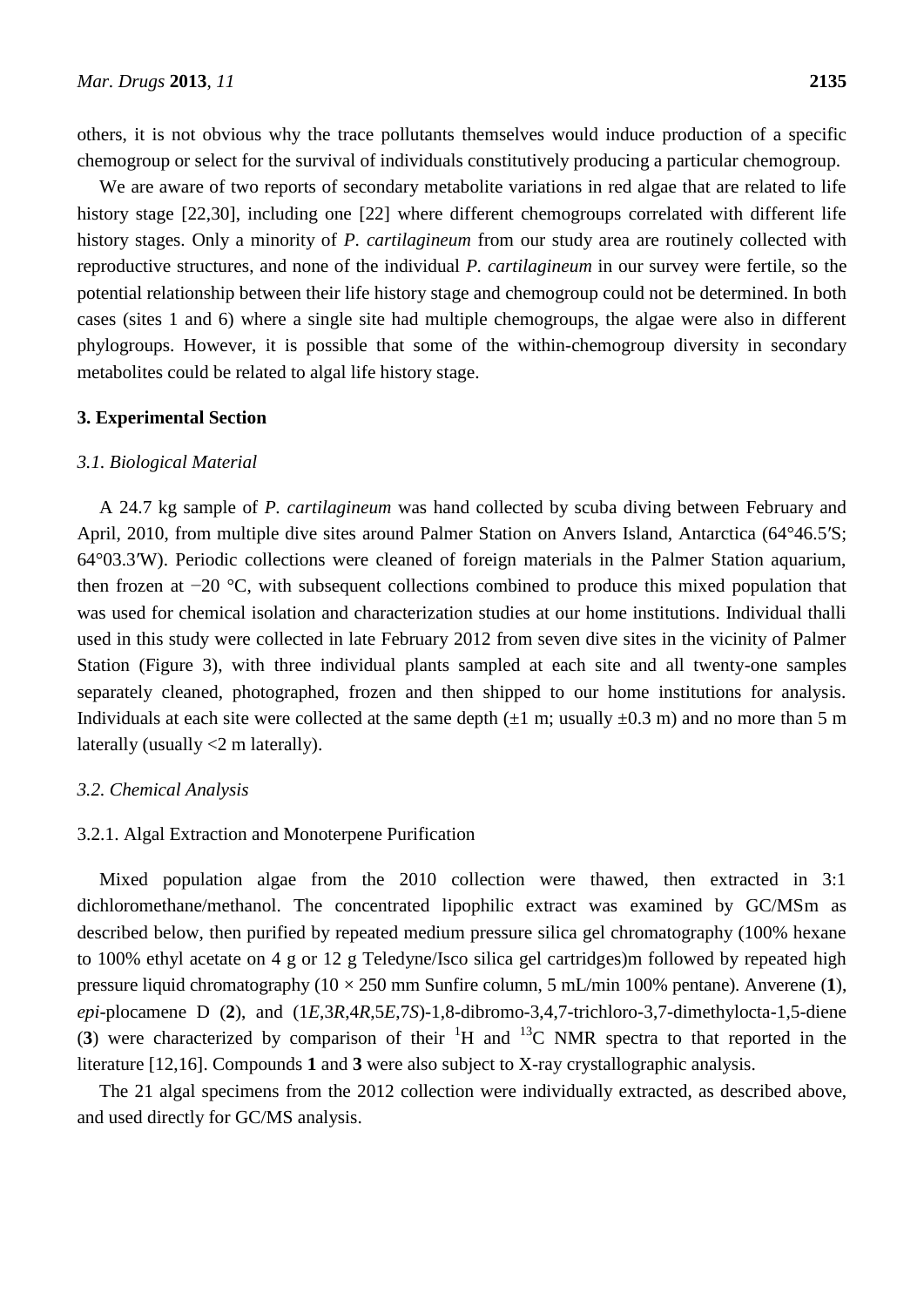#### 3.2.2. GC/MS Analysis

Each algal extract was filtered (0.45 μm PTFE membrane), concentrated under a stream of nitrogen gas, then transferred to a GC/MS sample vial in methanol to a final concentration of 1 mg/mL. Extracts were analyzed on an Agilent 7980A GC interfaced to an Agilent 7000 series QqQ mass spectrometer operating in either electron ionization (EI) or chemical ionization (CI) mode, the latter using methane at 2 mL/min as the ionization gas. Injections of 1 μL of the algal extract solution were vaporized on the preheated splitless inlet at  $250$  °C, then introduced onto an HP-5ms column (30 m  $\times$  0.25 mm i.d.) using a 35 min temperature gradient (initial oven temperature of 100 °C, held for 2 min, heated to a final temperature of 250  $\degree$  C at a rate of 5  $\degree$ C/min, then held at final temperature for a further three minutes). Helium was used as a carrier gas at a constant flow rate of 1 mL/min.

#### *3.3. Phylogenetic Analysis*

DNA was extracted from silica dried tissue (~10 mg) using the Qiagen DNeasy Plant mini kit. Specific primers amplified the *cox*1 mitochondrial gene [31] and the plastid bound *rbc*L gene [32]. PCR amplification was conducted in an Eppendorf Mastercycler. *cox*1 amplification began with an initial denaturation at 95 °C for 2 min, followed by 5 cycles of 30 s at 95 °C, 30 s at 45 °C and 1 min at 72 °C; then 35 cycles of 30 s at 95 °C, 30 s at 46.5 °C and 1 min at 72 °C; and finally, a 7 min extension at 72 °C. *rbc*L amplification initiated with a 3 min denaturation at 94 °C, then 40 cycles of 90 s at 94 °C, 2 min at 37 °C, 3 min at 72 °C, terminating with 4 min extension at 72 °C. Duplicate PCR products were pooled and purified with Promega Wizard prior to sequencing on an ABI PRISM 3730. Six-hundred sixty base pairs were read for *cox*1 and 890 bp for *rbc*L. Sequences were aligned by eye and with the software Geneious (version 5.1.7, created by Biomatters) using the MUSCLE plugin [33]. Alignments were exported in NEXUS format and analyzed separately using jModelTest2 [34,35]. The GTR + I + gamma model was selected for both *cox*1 and *rbc*L. Maximum likelihood phylogenetic analysis was performed on the CIPRES Science Gateway [36] using GARLI 2.0 [37] with 100 bootstrap replicates. A neighbor-joining tree for each marker was constructed in Geneious using default settings, and the resulting pairwise distance matrix was exported as an image file. GenBank submission numbers for *cox*1 A and B and *rbc*L A and B are KF158990, KF158991, KF158993 and KF158992 respectively.

#### *3.4. Metabolomic Data Processing and Multivariate Analysis*

The GC/MS data was analyzed in Agilent's MassHunter Qualitative B5.01, where 43 recurring compounds were identified between 10 and 30 min throughout the 21 samples. The height of these peaks relative (>10%) to that of the most abundant peak within each chromatogram was calculated and input into PRIMER-6 for statistical analysis. The peak height data for all peaks >10% of the largest peak were analyzed for resemblance using Bray-Curtis similarity and clustered using the group average.

### **4. Conclusions**

*Plocamium cartilagineum* collected from the vicinity of Palmer Station, Antarctica, diverges both chemically and genetically, but should still be considered as a single species. We see site-specific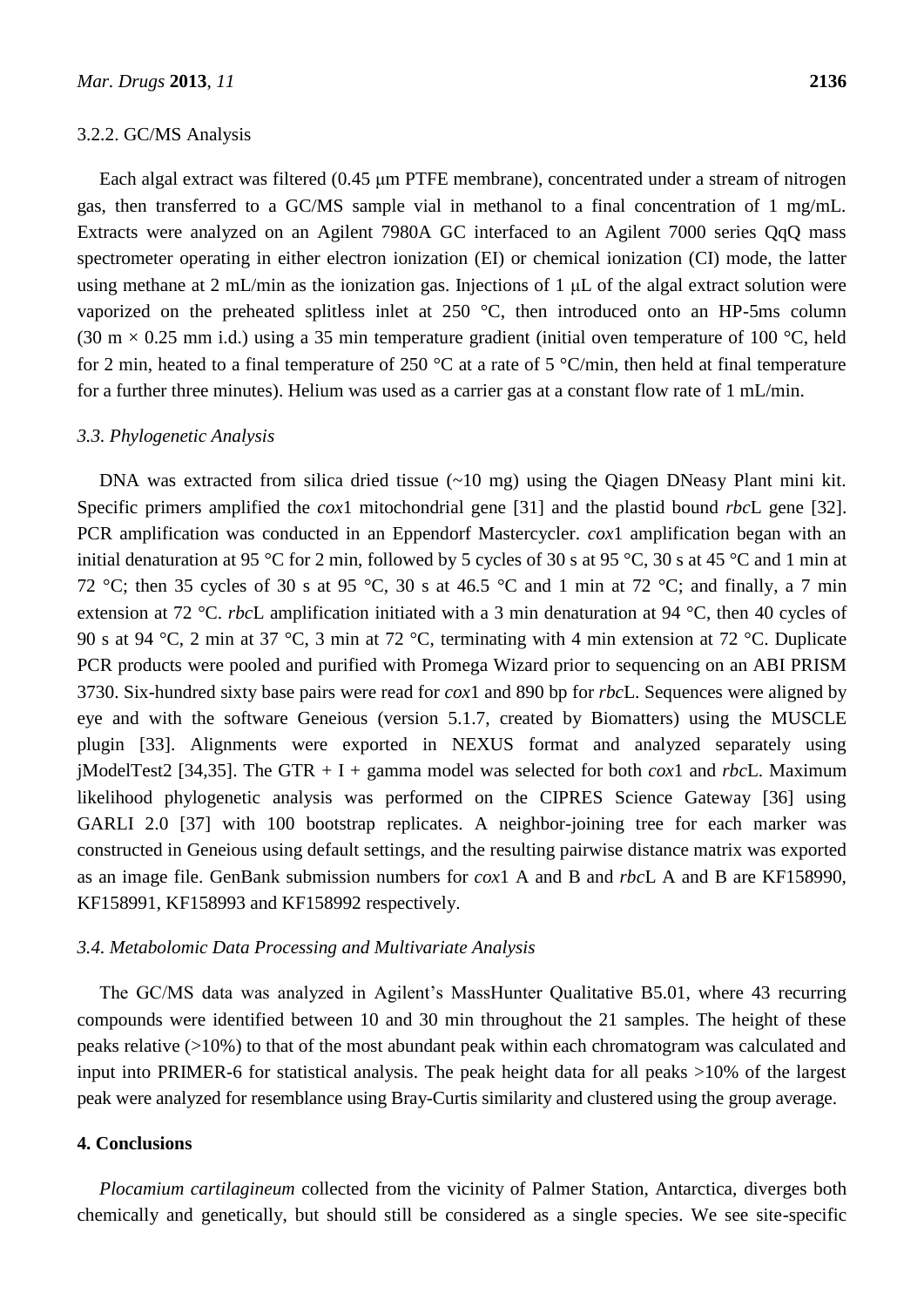differences in both phylogeny and secondary metabolism between closely spaced sites (e.g., 125 m, Norsel Point wall *vs.* Norsel Point cove) and also similarities between more distantly related sites (e.g., 4 km, Norsel Point wall *vs.* Hermit Island). Observable environmental factors do not appear to influence site specificity. *P. cartilagineum* on the WAP may be undergoing cryptic speciation as is seen elsewhere, and its chemical diversity could be either a partial consequence or even a partial driver of that, but a broader view that incorporates similar data from algae more distant on the WAP, or from other sites on the continent, needs to be considered.

### **Acknowledgments**

This work would not have been possible without the field assistance from S-022 dive teams, including Alan Maschek, Kate Schoenrock, Ruth McDowell and William Dent. Chandan Barhate did algal extractions and GC/MS sample queuing. The outstanding logistical support in Antarctica from the employees and sub-contractors of Raytheon Polar Services Company is gratefully acknowledged. The project was supported by National Science Foundation awards ANT-0838773 and ANT-1041022 (CDA, JBM) and ANT-0838776 (BJB) from the Antarctic Organisms and Ecosystems program and by an Endowed Professorship in Polar and Marine Biology to JBM provided by the University of Alabama at Birmingham.

### **Conflict of Interest**

The authors declare no conflict of interest.

## **References**

- 1. AlgaeBase. Available online: http://www.algaebase.org (accessed on 12 January 2013).
- 2. Saunders, G.W.; Lehmkuhl, K.V. Molecular divergence and morphological diversity among four cryptic species of *Plocamium* (Plocamiales, Florideophyceae) in northern Europe. *Eur. J. Phycol.* **2005**, *40*, 293–312.
- 3. *MarinLit*, version 2013; University of Canterbury: Christchurch, New Zealand, 2013.
- 4. Kladi, M.; Vagias, C.; Roussis, V. Volatile halogenated metabolites from marine red algae. *Phytochem. Rev*. **2004**, *3*, 337–366.
- 5. Neushul, M. Benthic marine algae. In *Antarctic Map Folio Series 10*; Balech, E., El-Sayed, S.Z., Hasle, G., Neushul, M., Zaneveld, J.S., Eds.; American Geographical Society: New York, NY, USA, 1968; pp. 14–15.
- 6. Wiencke, C.; Clayton, M.H. *Antarctic Seaweeds: Synopsis of the Antarctic Benthos*; Gantner, A.R.G., Ruggell, K.G., Eds.; Springer-Verlag: Berlin, Germany, 2002; Volume 9.
- 7. Neushul, M. Diving observation of sub-tidal Antarctic marine vegetation. *Bot. Mar.* **1965**, *8*, 234–243.
- 8. Moe, R.L.; DeLaca, T.E. Occurrence of macroscopic algae along the Antarctic Peninsula. *Antarctic J.* **1976**, *11*, 20–24.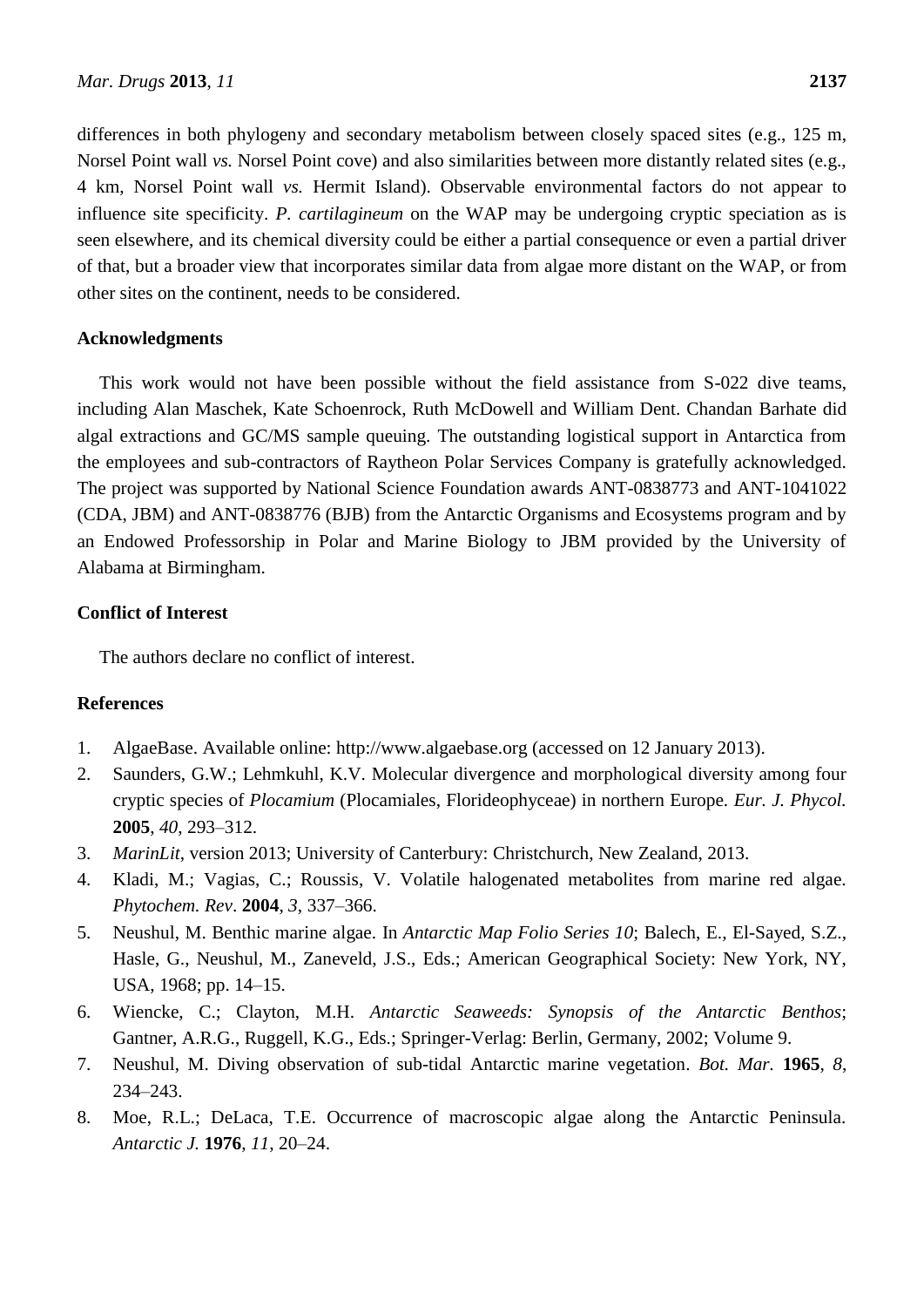- 9. Lamb, I.M.; Zimmerman, M.H. Benthic marine algae of the Antarctic Peninsula. In *Biology of the Antarctic Seas V*; American Geophysical Union: Washington, DC, USA, 1977; Volume 23, pp. 130–229.
- 10. Hommersand, M.H.; Moe, R.L.; Amsler, C.D.; Fredericq, S. Notes on the systematics of Antarctic and sub-Antarctic Rhodophyta with descriptions of four new genera and five new species. *Bot. Mar*. **2009**, *52*, 509–534.
- 11. Amsler, C.D.; Iken, K.B.; McClintock, J.B.; Amsler, M.O.; Peters, K.J.; Hubbard, J.M.; Furrow, F.B.; Baker, B.J. Comprehensive evaluation of the palatability and chemical defenses of subtidal macroalgae from the Antarctic Peninsula. *Mar. Ecol. Prog. Ser*. **2005**, *294*, 141–159.
- 12. Ankisetty, S.; Nandiraju, S.; Win, H.; Park, Y.-C.; Amsler, C.D.; McClintock, J.B.; Baker, J.A.; Diyabalanage, T.; Pasaribu, A.; Singh, M.P.; *et al.* Chemical investigations of predator deterred macroalgae from the Antarctic Peninsula. *J. Nat. Prod*. **2004**, *67*, 1295–1302.
- 13. Zamzow, J.P.; Amsler, C.D.; McClintock, J.B.; Baker, B.J. Habitat choice and predator avoidance by Antarctic amphipods: The roles of algal chemistry and morphology. *Mar. Ecol. Prog. Ser*. **2010**, *400*, 155–163.
- 14. Aumack, C.F.; Amsler, C.D.; McClintock, J.B.; Baker, B.J. Chemically mediated resistance to mesoherbivory in finely branched macroalgae along the western Antarctic Peninsula. *Eur. J. Phycol*. **2010**, *45*, 19–26.
- 15. Aumack, C.F.; Amsler, C.D.; McClintock, J.B.; Baker, B.J. Impacts of mesograzers on epiphyte and endophyte growth associated with chemically defended macroalgae from the western Antarctic Peninsula: A mesocosm experiment. *J. Phycol*. **2011**, *47*, 36–41.
- 16. Stierle, D.B.; Sims, J.J. Polyhalogenated cyclic monoterpenes from the red alga *Plocamium cartilagineum* of Antarctica. *Tetrahedron* **1979**, *35*, 1261–1265.
- 17. Dougherty, R.C.; Dalton, J.; Biros, F.J. Negative chemical ionization mass spectra of polycyclic chlorinated insecticides. *J. Mass Spectrom*. **1972**, *11*, 1171–1181.
- 18. Řezanka, T.; Dembitsky, V.M. Poly halogenated homosesquiterpenic fatty acids from *Plocamium cartilagineum*. *Phytochemistry* **2001**, *57*, 607–611.
- 19. Gurgel, F.; Fredericq, S. Systematics of the Gracilariaceae (Gracilariales, Rhodophyta): A critical assessment based on *rbc*L sequence analysis. *J. Phycol*. **2004**, *40*, 138–159.
- 20. Robba, L.; Russell, S.; Barker, G.; Brodie, J. Assessing the use of the mitochondrial *cox*1 marker for use in DNA barcoding of red algae (Rhodophyta). *Am. J. Bot.* **2006**, *93*, 1101–1108.
- 21. Yang, E.; Kim, M.; Geraldino, P.; Sahoo, D.; Shin J.; Boo, S.M. Mitochondrial *cox*1 and plastid *rbc*L genes of *Gracilaria vermiculophylla* (Gracilariaceae, Rhodophyta). *J. Appl. Phycol*. **2008**, *20*, 161–168.
- 22. Payo, D.A.; Colo, J.; Calumpong, H.; de Clerck, O. Variability of non-polar secondary metabolites in the red alga *Portieria*. *Mar. Drugs* **2011**, *9*, 2438–2468.
- 23. Puglisi, M.P.; Paul, V.J. Intraspecific variation in the red alga *Portieria hornemannii*: Monoterpene concentrations are not influenced by nitrogen or phosphorus enrichment. *Mar. Biol.*  **1997**, *128*, 161–170.
- 24. Matlock, D.B.; Ginsburg, D.W.; Paul, V.J. Spatial variability in secondary metabolite production by the tropical red alga *Portieria hornemannii*. *Hydrobiologia* **1999**, *399*, 267–273.